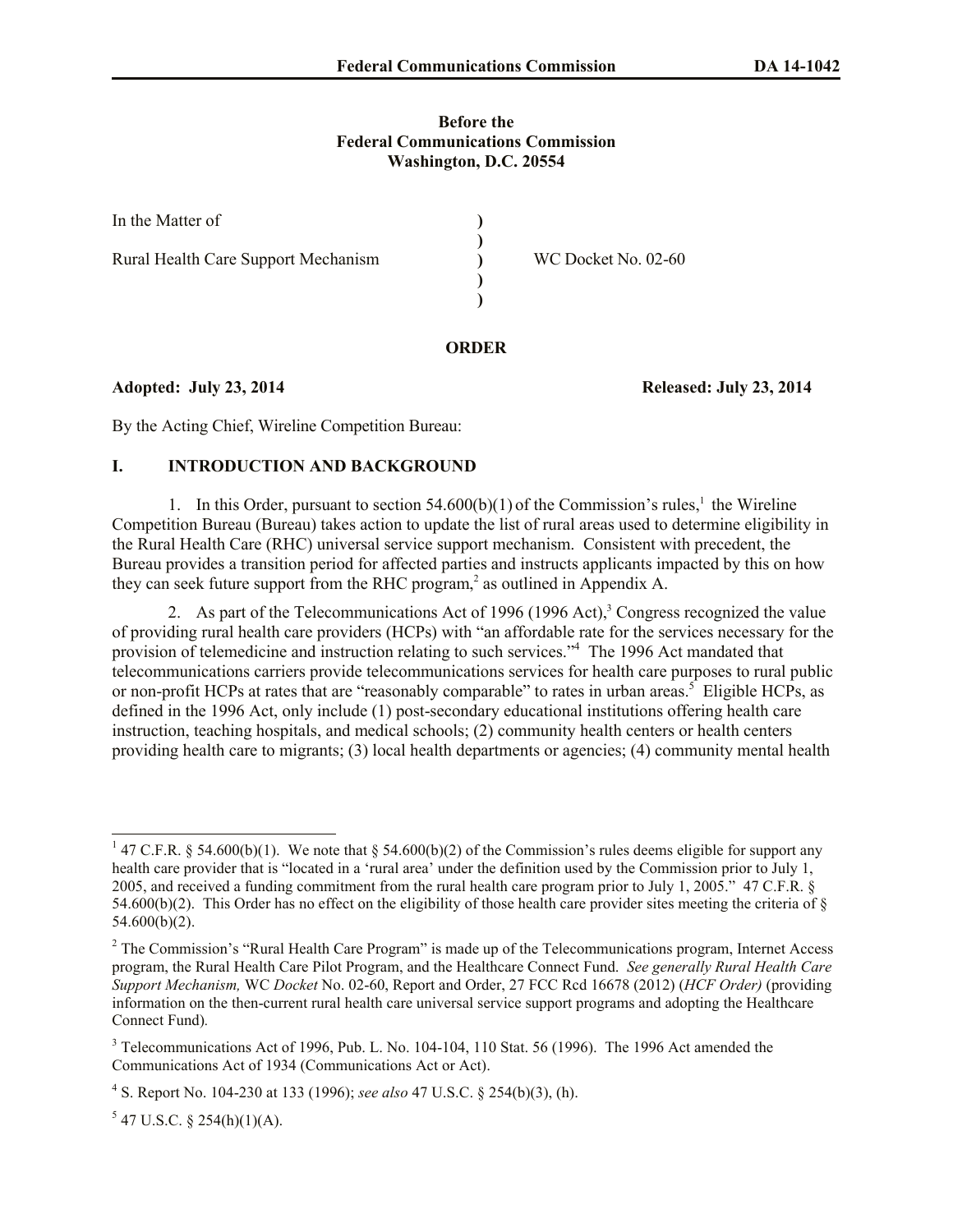centers; (5) not-for-profit hospitals; (6) rural health clinics; and (7) consortia of HCPs consisting of one or more entities falling into the first six categories.<sup>6</sup> In addition, eligible HCPs must be non-profit or public.<sup>7</sup>

3. Consistent with Congress's directive, in the 1997 *Universal Service First Report and Order*, the Commission concluded that all profit and non-profit HCPs that are located in "rural areas" and meet the statutory definition set forth in section  $254(h)(7)(B)$  of the Act would be eligible for RHC support.<sup>8</sup> The Commission defined "rural areas" at that time by reference to the Office of Management and Budget's (OMB) list of non-metropolitan counties and the Office of Rural Health Policy's (ORHP) Goldsmith Modification<sup>9</sup> to the 1990 census data.<sup>10</sup>

4. In 2004, the Commission adopted a new definition of rural areas for purposes of the RHC programs.<sup>11</sup> Recognizing that this new definition might negatively impact the business operations of HCPs participating in the program, the Commission provided HCPs that had received a funding commitment in the RHC program since its inception a three-year transition period during which they could qualify for support.<sup>12</sup> Under the definition adopted in 2004, a "rural area" is an area that is either entirely outside a Core Based Statistical Area (CBSA), as defined by OMB based on data obtained through the most recent decennial census, or is within a CBSA but meets certain criteria related to population density.<sup>13</sup> The definition thus relies on a combination of the decennial census data and OMB's

 $7$  47 U.S.C. §§ 254(h)(1)(A), (h)(2)(A), (h)(4).

9 *See* Harold F. Goldsmith, Dena S. Puskin, & Diane J. Stiles, *Improving the Operational Definition of "Rural Areas" for Federal Programs*, FEDERAL OFFICE OF RURAL HEALTH POLICY (1993), http://www.raconline.org/pdf/improving-the-operational-definition-of-rural-areas.pdf (describing the Goldsmith Modification); *see also* HEALTH RESOURCES AND SERVICES ADMINISTRATION, DEFINING THE RURAL POPULATION, http://www.hrsa.gov/ruralhealth/policy/definition\_of\_rural.html; RURAL ASSISTANCE CENTER, WHAT IS THE GOLDSMITH MODIFICATION?, http://www.raconline.org/topics/what-is-rural/faqs#goldsmith.

<sup>10</sup> *See 2003 Order and Further Notice,* 18 FCC Rcd at 24578, para. 63.

<sup>11</sup> *Rural Health Care Support Mechanism*, WC Docket No. 02-60, Second Report and Order, Order on Reconsideration, and Further Notice of Proposed Rulemaking, 19 FCC Rcd 24613, 24619-20, paras. 11-12 (2004) (*2004 Rural Definition Order*).

<sup>12</sup> *See id.* at 24623-24, para. 23.

<sup>13</sup> 47 C.F.R. § 54.600(b)(1) ("A 'rural area' is an area that is entirely outside of a Core Based Statistical Area; is within a Core Based Statistical Area that does not have any Urban Area with a population of 25,000 or greater; or is in a Core Based Statistical Area that contains an Urban Area with a population of 25,000 or greater, but is within a specific census tract that itself does not contain any part of a Place or Urban Area with a population of greater than 25,000. For purposes of this rule, 'Core Based Statistical Area,' 'Urban Area,' and 'Place' are as identified by the Census Bureau."). The Census Bureau relies on OMB for the identification of CBSAs and also adjusts census tracts and updates which areas are considered "Urban Areas" and "Places" after each decennial census. Likewise, OMB updates which areas are considered CBSAs. *See, e.g.*, U.S. CENSUS BUREAU, 2010 GEOGRAPHIC TERMS AND CONCEPTS – CORE BASED STATISTICAL AREAS AND RELATED STATISTICAL AREAS*,* 

http://www.census.gov/geo/reference/gtc/gtc\_cbsa.html ("The U.S. Office of Management and Budget (OMB) defines CBSAs to provide a nationally consistent set of geographic entities for the United States and Puerto Rico for (continued....)

 $\overline{\phantom{a}}$  $6$  47 U.S.C. § 254(h)(7)(B).

<sup>8</sup> *See, e.g.*, 47 U.S.C. § 254(h)(1)(A); *Federal-State Joint Board on Universal Service*, CC Docket No. 96-45, Report and Order, 12 FCC Rcd 8776, 9093-9161, paras. 608-749 (1997) (*Universal Service First Report and Order*) (subsequent history omitted); 47 C.F.R. Part 54, Subpart G. The *Universal Service First Report and Order* created the Rural Health Care Telecommunications Program. *Id.* at 9093, para. 608. The RHC Internet Access, Pilot and HCF programs were created subsequently. *See* 47 C.F.R. § 54.621; *see generally Rural Health Care Support Mechanism*, WC Docket No. 02-60, Report and Order, Order on Reconsideration, and Further Notice of Proposed Rulemaking, 18 FCC Rcd 24546 (2003) (*2003 Order and Further Notice*); *Rural Health Care Support Mechanism*, WC Docket No. 02-60, Order, 21 FCC Rcd 11111 (2006) (*2006 Pilot Program Order*); *HCF Order,* 27 FCC Rcd 16678.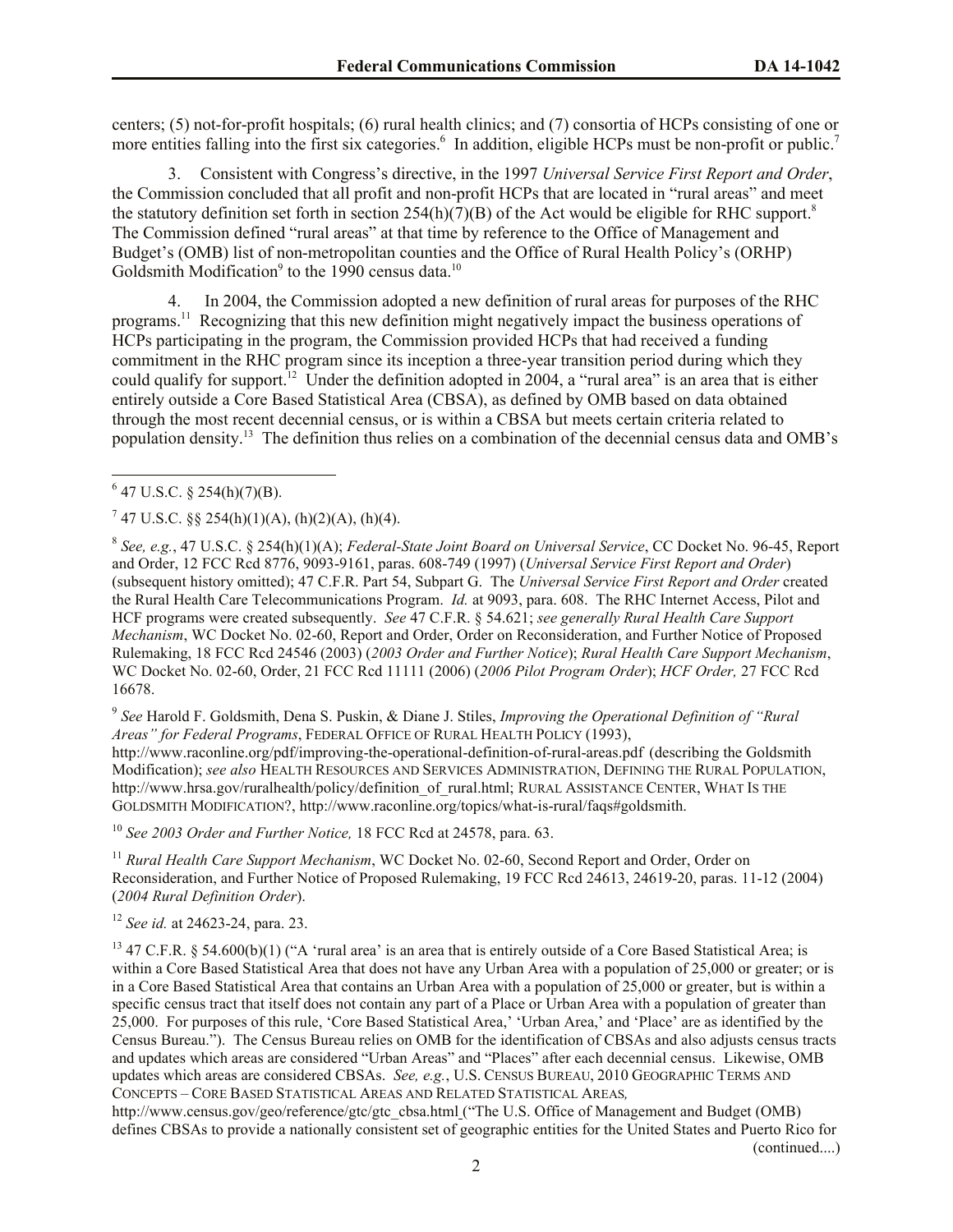designations of CBSAs. The Commission applied this new definition to sites in the RHC program and directed the Universal Service Administrative Company (USAC), administrator of the federal universal service programs,<sup>14</sup> to post on its website a "rural areas" list (the "2005 Rural Areas List") to implement the revised definition.<sup>15</sup> The 2005 Rural Areas List was based on the 2000 census data and the thencurrent OMB identification of CBSAs. Since the 2005 Rural Areas List was posted, the Census Bureau has updated its identification of "Urban Areas" and "Places," and OMB has updated its designation of CBSAs, to reflect the more recent census and population data. However, the 2005 Rural Areas List has not yet been updated and is still used to determine whether a HCP site is "rural."<sup>16</sup>

5. Pursuant to the Act and the Commission's rules, each individual HCP site must be located in a rural area to receive support in the Telecommunications and Internet Access programs.<sup>17</sup> Similarly, individual applicants in the Healthcare Connect Fund (HCF) must also be located in a rural area. 18 Although both HCF and the Rural Health Care Pilot Program (Pilot) allow non-rural HCPs to participate in consortia, HCF requires that each consortium comprise a majority of rural HCP sites,<sup>19</sup> and a consortium may only increase the number of non-rural sites on its network under HCF if it meets their majority rural requirement. <sup>20</sup> Pilot consortia had to have more than a *de minimis* percentage of rural HCPs in their networks. 21

# **II. DISCUSSION**

6. Consistent with section  $54.600(b)(1)$  of the Commission's rules, and in accordance with furthering the Commission's goals of increasing broadband access for eligible HCPs, particularly those in rural areas,<sup>22</sup> within sixty (60) days of release of this order, we will update the list of "rural areas" ("Rural Areas List") to reflect the 2010 decennial census data and most recent OMB CBSA designations. Additionally, going forward, we direct USAC to update the list as necessary to reflect the most recent decennial census data and nationwide CBSA designations when released and to post the list on its website

(...continued from previous page)

 $14$  47 C.F.R. 54.701.

 $\overline{\phantom{a}}$ 

<sup>15</sup> *See 2004 Rural Definition Order*, 19 FCC Rcd at 24619, para. 13.

<sup>16</sup> *See* 47 C.F.R. § 54.600(b)(1); 47 U.S.C. 254(h)(7)(B)(i).

<sup>17</sup> *See* 47 U.S.C. § 254(h)(1)(A) ("A telecommunications carrier shall, upon receiving a bona fide request, provide telecommunications services which are necessary for the provision of health care services in a State, including instruction relating to such services, to any public or nonprofit health care provider that serves persons who reside in rural areas in that State . . . .").

<sup>18</sup> See HCF Order, 27 FCC Rcd at 16707, para. 61 ("[N]on-rural HCPs may only apply for support as part of consortia that include rural HCPs; that is, they may not submit individual applications."); *see also* 47 C.F.R. § 54.630(a) ("Under the Healthcare Connect Fund, an eligible rural healthcare provider may receive universal service support by applying individually . . . ."); 47 C.F.R. § 54.600(c) ("A 'rural health care provider' is an eligible health care provider site located in a rural area.").

<sup>19</sup> *See* 47 C.F.R. § 54.630(b).

<sup>20</sup> *See HCF Order*¸ 27 FCC Rcd at 16707-08, para. 62, n.170.

use in tabulating and presenting statistical data."); OMB, 2010 STANDARDS FOR DELINEATING METROPOLITAN AND MICROPOLITAN STATISTICAL AREAS,

http://www.whitehouse.gov/sites/default/files/omb/assets/fedreg\_2010/06282010\_metro\_standards-Complete.pdf. CBSA, as used by OMB and the Census Bureau, is an umbrella term that encompasses both metropolitan and micropolitan statistical areas.

<sup>21</sup> *See Rural Health Care Support Mechanism*, WC Docket No. 02-60, Order, 21 FCC Rcd 11111, 11114, para. 10 (2006).

<sup>22</sup> *See id.* at 16695, 16815, paras. 32, 344 (adopting performance goals for both HCF and the RHC Telecommunications Program).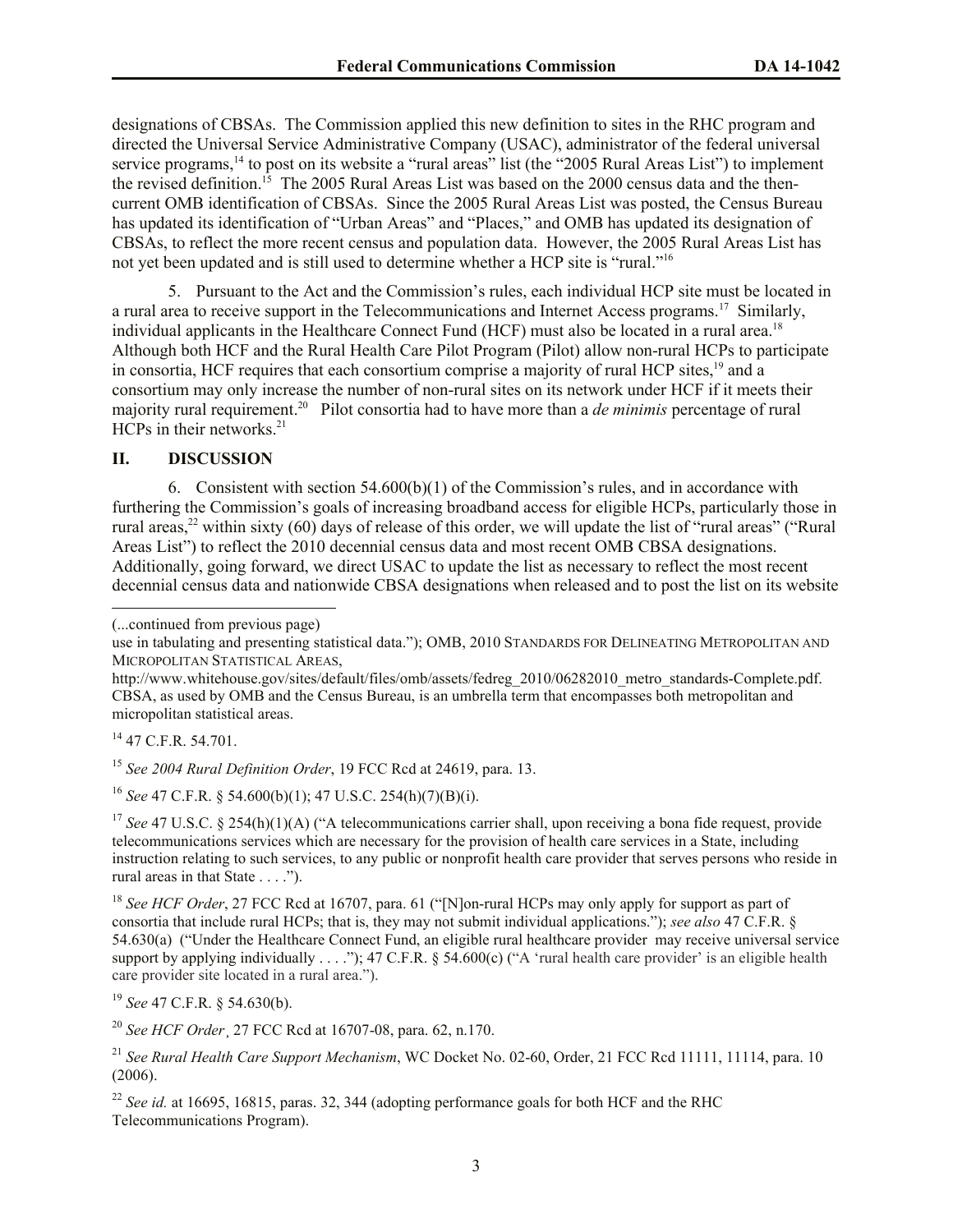within 60 days after the updated data is available from the Census Bureau or OMB.<sup>23</sup>

7. We note that this Order does not modify the definition of "rural areas" in the RHC program, but instead merely implements the existing rule and reminds applicants that the list of qualifying rural areas will be maintained and updated periodically as required by the Commission's rules. We expect the number of HCP sites affected by each update to be small.<sup>24</sup> Nevertheless, consistent with Commission precedent when it adopted a new definition of "rural areas" in 2004, we take further action discussed below to ensure that HCPs whose status may change as a result of the rural areas update have sufficient time and notice to address the impact of the change on their business operations and delivery of healthcare.

8. *Limited Waiver of Rural Areas List for Program Participants Transitioning from Rural to Non-Rural Status.* We recognize that the effect of updating the Rural Areas List in the RHC program may be that some program participants that were previously determined to be "rural" will become "nonrural." Many of these sites play an important role in delivering health care and a change in eligibility due to the loss of an HCP's "rural" status could have a serious effect on its ability to deliver needed health care services to patients in a given area. As the Commission concluded in 2004, we find that these particular facts would make strict compliance inconsistent with the public interest, and a transition period is necessary. Therefore, on our own motion, we grant a limited waiver of section  $54.600(b)(1)$ , for those participating HCPs that have already received an eligibility determination and whose status changes from "rural" to "non-rural" as a result of updating the Rural Areas List. This waiver will temporarily allow HCP sites that have already been determined to be "rural" to seek funding for the remainder of the funding year in which the update occurs and the following funding year as they transition into their new status. For example, formerly "rural" sites that are determined to be "non-rural" after USAC updates the rural areas in Funding Year 2014 with the 2010 census data and CBSA data, as instructed above, will be eligible to seek support for the remainder of Funding Year 2014 (until June 30, 2015) and the following funding year, Funding Year 2015 (July 1, 2015-June 30, 2016). We note that all sites that submit annual funding requests should follow this procedure, including those covered by "evergreen contracts."<sup>25</sup> We direct USAC to follow the same procedures for RHC program participants in the future that change from "rural" to "non-rural" status as a result of updates to the Rural Areas List.

9. We find that transitioning formerly "rural" sites in this way will provide HCPs currently participating in the RHC program with notice and sufficient time to determine whether their status as a "rural" site will change, and to address any implications of this in their business operations. Transitioning HCPs will remain connected as they consider how best to go forward, either on their own or potentially as

 $\overline{a}$ 

 $23$  Even if there is more than one update to the underlying data in a 12-month period, USAC will post an updated list no more than once per year. We also direct USAC to inform any health care provider sites of their change in status caused by the updated Rural Areas List.

 $^{24}$  Preliminary analysis indicates that less than three percent of the HCPs that recently participated in all the RHC programs would change from "rural" to "non-rural" following the updating of the Rural Areas List as directed by this Order. Of the 15,305 HCP sites that filed a Form 460, 466, 466-A in funding years 2012-13, or participated in a Pilot project, approximately 360 would shift from "rural" to "non-rural" after updating USAC's "rural areas" list with the most recent Census Bureau and OMB data. *See* Craig Davis, Vice President, Rural Health Care Division, USAC, to Julie Veach, Chief, Wireline Competition Bureau, Federal Communications Commission, WC Docket No. 02-60 (filed July 9, 2014).

<sup>&</sup>lt;sup>25</sup> See HCF Order, 27 FCC Rcd at 16800-01, paras. 294-296. Applicants can request "evergreen" status for their contract, which means that participants do not have to rebid the service for the life of the contract. The Commission currently allows evergreen contracts in the Telecommunications Program and HCF. Telecommunications Program participants, however, are only guaranteed support for a year at a time and must re-submit a funding request each year, whereas HCF applicants may receive a multi-year funding commitment for a period of time that covers up to three years.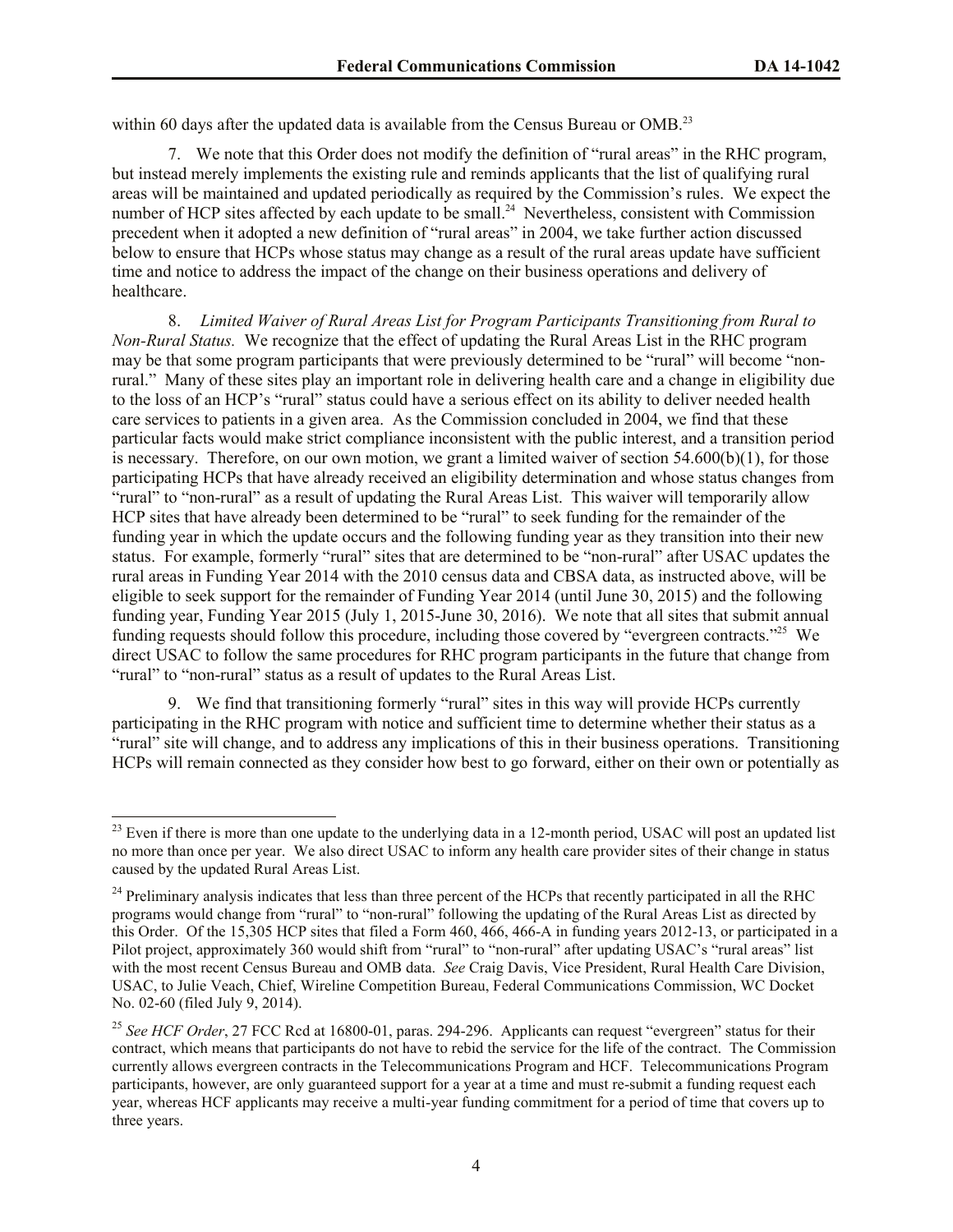part of a HCF-supported network.<sup>26</sup> Thus, this support will help maintain the *status quo* for many patients and communities that benefit from the telemedicine and telehealth applicants provided by the HCPs participating in the RHC programs. We also note that updates to the Rural Areas List may change the status of areas that were previously "non-rural" to "rural." HCP sites in these newly "rural" areas will be eligible to seek RHC support, assuming they meet all other requirements of the RHC programs, immediately upon posting of the updated Rural Areas List on USAC's website.

10. *Effect of Updated Rural Areas List on the Majority Rural Requirement for Consortia*. Consistent with our instructions above, we also direct USAC to maintain for a limited period of time the "rural" status of sites that are transitioning to "non-rural" status so that consortia have time to bring their networks into compliance with the majority rural requirement of HCF. Under HCF, a consortium has three years from the date of filing its first funding request to become majority rural (*i.e.,* more than 50 percent of its sites are rural HCPs).<sup>27</sup> We recognize that updating the Rural Areas List may impact the distribution of rural and non-rural sites participating in a consortium network, and some sites that were previously designated as "rural" may become "non-rural" as a result of the update. Therefore, sites that have received a funding commitment as part of a consortium before the Rural Areas List is updated, and have their status change to "non-rural" as a result of the update, will count as "rural" toward the consortium's majority rural requirement for the remainder of the current funding year and the following funding year. Allowing these sites to continue to count as "rural" for a limited period will help ensure that these HCPs remain connected to the broadband networks developed with RHC support as the consortium seeks to attract new rural HCP sites to fulfill its majority rural requirement. Sites that have not sought a funding commitment and change from "rural" to "non-rural" as a result of the update, must immediately count as a "non-rural" HCP site towards the majority-rural requirement for consortia.<sup>28</sup> Nonrural Pilot project sites that were "grandfathered" by the *HCF Order* may continue to receive support, but only so long as they meet the terms outlined in the *HCF Order*. 29

11. *Effect of Updated Rural Areas List on Multi-Year Funding Commitments*. We also instruct USAC to allow HCPs that have received multi-year funding commitments to retain their "rural" status for the duration of the commitment, regardless of the impact of an updated Rural Areas List. HCF allows HCPs to receive multi-year funding commitments for a period of time that covers up to three funding years.<sup>30</sup> Applicants that receive such HCF multi-year funding commitments do not have to re-apply for support each year, which helps reduce uncertainty and administrative costs for applicants and USAC.<sup>31</sup> We find that HCPs that have received multi-year HCF funding commitments from USAC, and whose status subsequently changes from "rural" to "non-rural" as a result of an update, can continue to receive funding as "rural" HCP sites for remainder of the commitment. To the extent that sites that previously were "rural" prior to the Rural Areas List update have sought but have not yet received a HCF

 $\overline{a}$ 

 $26$  Under HCF, a site whose status changes from "rural" to "non-rural" can still potentially receive RHC support if it is part of a consortium that is majority rural. *HCF Order*, 27 FCC Rcd at 16705-7, paras. 59, 61; *see also* 47 C.F.R. § 54.630(b) ("An eligible non-rural health care provider may receive universal service support only as part of a consortium that includes more than 50 percent eligible rural health care provider sites.").

<sup>27</sup> *HCF Order*, 27 FCC Rcd at 16707, para. 61.

 $^{28}$  For the purposes of this Order, an applicant has sought a commitment if it has filed with USAC FCC Forms 462 or 466 to request funding.

<sup>&</sup>lt;sup>29</sup> See HCF Order, 27 FCC Rcd at 16707-08, para. 62 (detailing the conditions for "grandfathering" non-rural Pilot project HCP sites). HCP sites that were located in "rural areas" under the pre-July 2005 definition and "grandfathered" under the *HCF Order* may also continue to receive support, as long as they meet the terms outlined in the *HCF Order*. *See id.* at 16710, para. 68.

<sup>&</sup>lt;sup>30</sup> *See id.* at 16801-03, paras. 296-99. Within the universal service programs, the HCF is unique in allowing applicants to receive multi-year funding commitments.

<sup>31</sup> *See id.*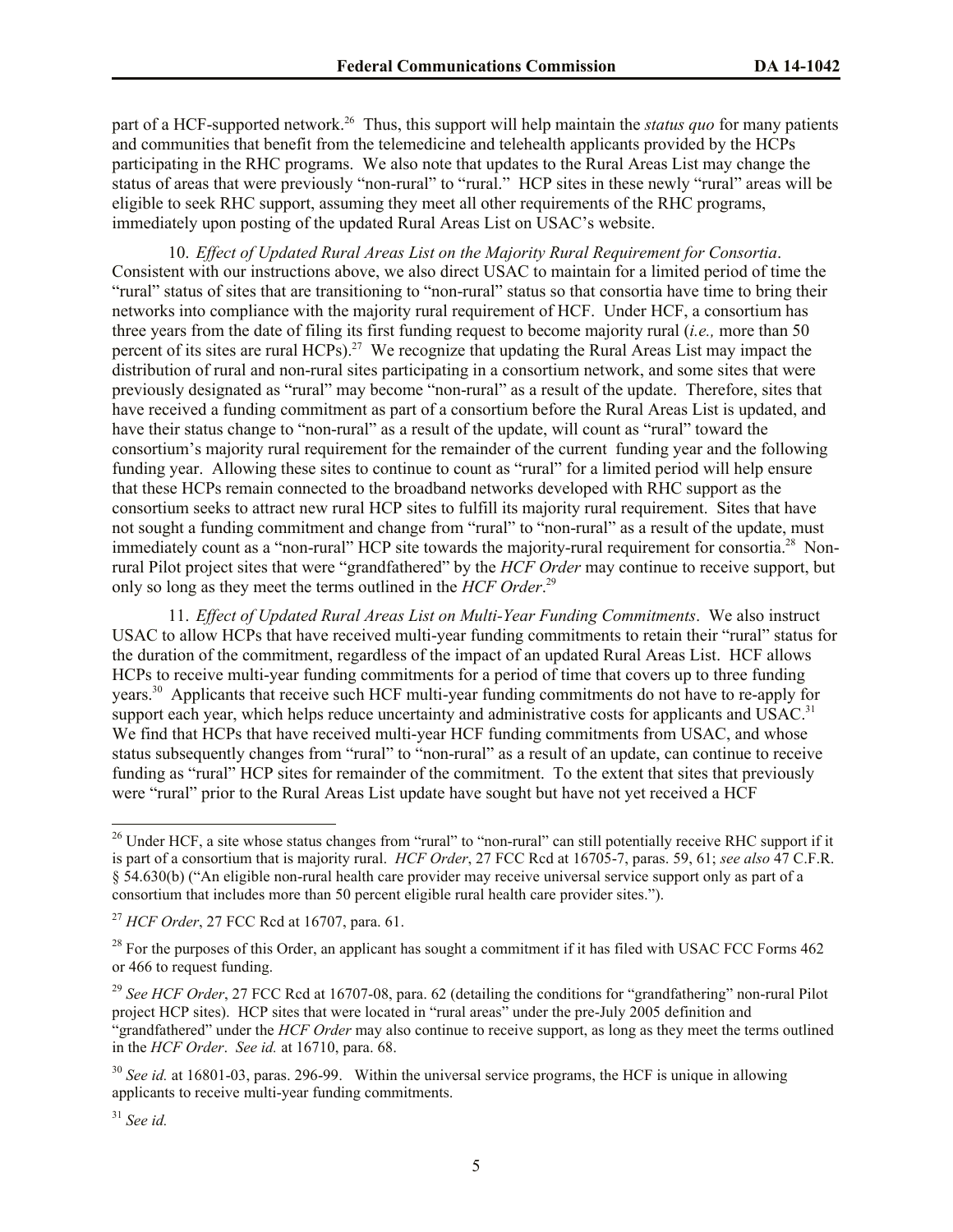commitment, can receive funding as "rural" for the term of the multi-year funding commitment. We also find that sites that have previously been determined as "rural" prior to the Rural Areas List update, but have yet to seek a commitment are ineligible to receive support for a full multi-year commitment, and instead, are only eligible for support for the current funding year and the following year. We conclude that this approach best addresses the potential for the disruption of long-term business plans, as well as ensures that RHC funds are being appropriately distributed to HCPs that are truly located in rural areas. HCP sites that received a multi-year funding commitment as a member of a Pilot project or HCF consortium, and change from "rural" to "non-rural" as a result of an update to the Rural Areas List, will maintain their "rural" status and count towards the consortium's majority rural calculation until the expiration of the funding commitment.

12. *Effect of Updated Rural Areas List on New RHC Applicants*. We conclude that it is appropriate for USAC to begin using the updated Rural Areas List to determine eligibility of new RHC program applicants immediately upon posting of the updated list. Thus, any new RHC applicants filing a FCC Form 460 or Form 465 on or after the first business day following USAC's posting of an updated Rural Areas List will have their "rural" or "non-rural" status determined by reference to the updated list. We find that new applicants seeking support do not need a transition period because their eligibility to participate in the program has not already been established. And, although a change from "rural" to "nonrural" status may preclude a new applicant from receiving support in the Telecommunications Program or applying as an individual participant in HCF, we note that an HCP still may be able to receive RHC support as a member of a consortium in HCF. $^{32}$ 

#### **III. ORDERING CLAUSES**

13. Accordingly, IT IS ORDERED that, pursuant to the authority contained in sections 1-4 and 254 of the Communications Act of 1934, as amended, 47 U.S.C. §§ 151-154 and 254, and sections 0.91, 0.201(d), and 0.291 of the Commission's rules, 47 C.F.R. §§ 0.91, 0.201(d), and 0.291, this Order IS ADOPTED.

14. IT IS FURTHER ORDERED that, pursuant to sections 0.91, 0.291, and 1.3 of the Commission's rules, 47 C.F.R. §§ 0.91, 0.291, 1.3, section 54.600(b)(1) of the Commission's rules, 47 C.F.R. § 54.600(b)(1), IS WAIVED to the extent described above.

15. IT IS FURTHER ORDERED that, pursuant to the authority contained in section 1.102(b)(1) of the Commission's rules, 47 C.F.R. § 1.102(b)(1), this Order SHALL BE EFFECTIVE upon release.

### FEDERAL COMMUNICATIONS COMMISSION

Carol E. Mattey Acting Chief Wireline Competition Bureau

 $\overline{\phantom{a}}$ 

<sup>32</sup> *See supra* para. 7.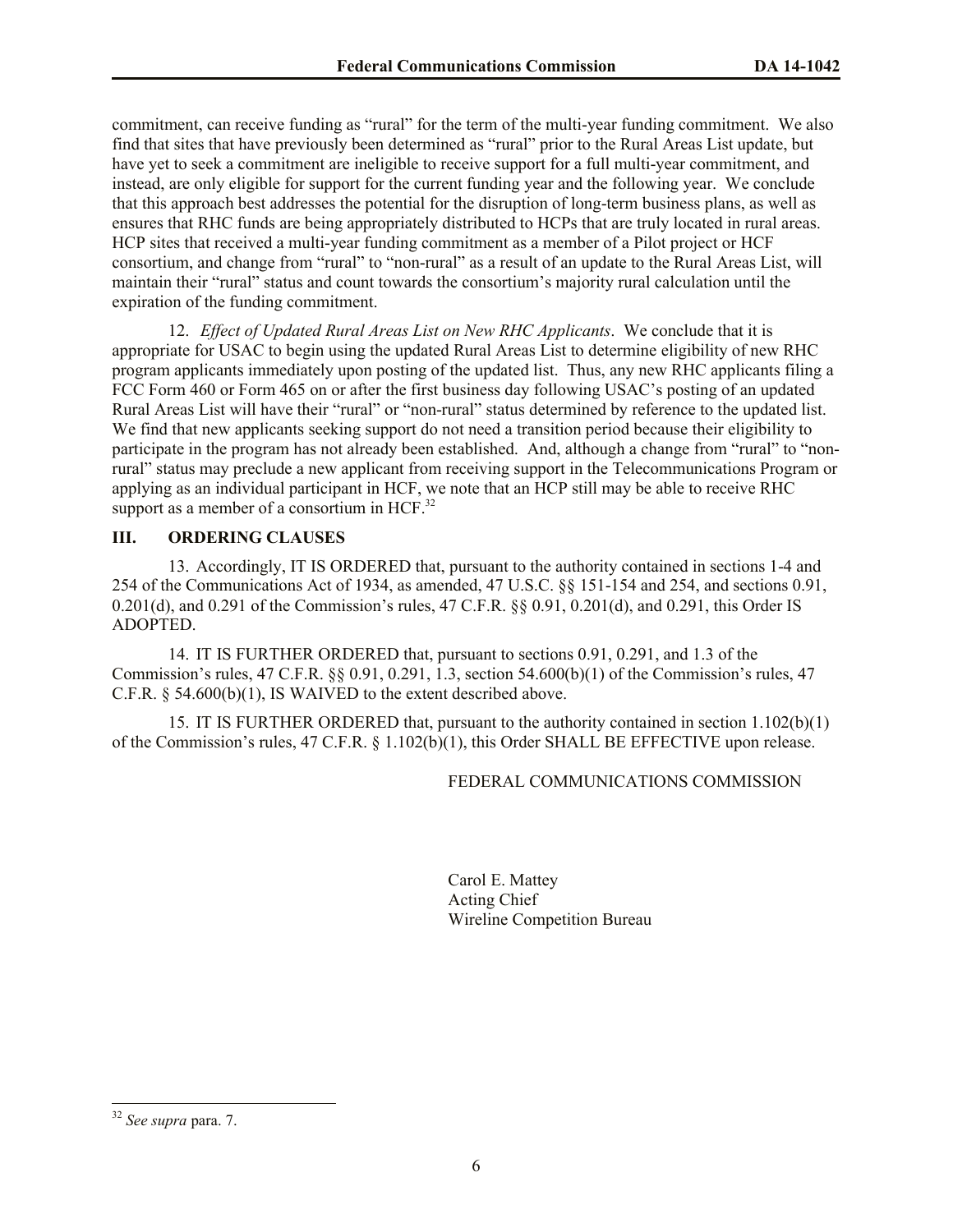# **APPENDIX A**

# **Impact of Updated Rural Areas List on Rural Health Care Program Participants**

| Effect of updated Rural Areas List on current HCPs<br>participating in the Rural Health Care Program.                                                           | HCP sites that were previously determined to be<br>"rural" by USAC and subsequently have their status<br>change to "non-rural" as a result of the Rural Areas<br>Update may seek funding for the remainder of that<br>funding year in which the list updated and the<br>following funding year.                                                                                                                      |
|-----------------------------------------------------------------------------------------------------------------------------------------------------------------|----------------------------------------------------------------------------------------------------------------------------------------------------------------------------------------------------------------------------------------------------------------------------------------------------------------------------------------------------------------------------------------------------------------------|
| Effect of updated Rural Areas List on HCPs<br>participating in consortia and the majority-rural<br>requirement for consortia in the Healthcare Connect<br>Fund. | HCP sites that have received a funding commitment<br>as part of a consortium before the Rural Areas List<br>is updated and have their status changed from<br>"rural" to "non-rural" as a result of the update can<br>count as "rural" towards the consortium's majority<br>rural requirements for the remainder of that funding<br>year in which the Rural Areas List was updated and<br>the following funding year. |
|                                                                                                                                                                 | Sites that have not yet sought a funding commitment<br>and change from "rural" to "non-rural" as a result of<br>the update must immediately count as a "non-rural"<br>HCP site towards the majority-rural requirement for<br>consortia.                                                                                                                                                                              |
| Effect of updated Rural Areas List on HCPs with<br>multi-year funding commitments.                                                                              | HCP sites that have received a multi-year funding<br>commitment before the Rural Areas List update and<br>change from "rural" to "non-rural" as a result of the<br>update retain their "rural" status for the duration of<br>the commitment.                                                                                                                                                                         |
|                                                                                                                                                                 | HCP sites that previously were "rural" prior to the<br>Rural Areas List update, have sought but have not<br>yet received a HCF commitment, can receive<br>funding as "rural" for the term of the multi-year<br>funding commitment.                                                                                                                                                                                   |
|                                                                                                                                                                 | HCP sites that have not sought a funding<br>commitment and change from "rural" to "non-rural"<br>as a result of the Rural Areas List update can seek<br>funding for the remainder of the funding year in<br>which the update is made and the following funding<br>year.                                                                                                                                              |
|                                                                                                                                                                 | HCP sites that received a multi-year funding<br>commitment as a Pilot or HCF consortium member,<br>and have change from "rural" to "non-rural" as a<br>result of an update to the Rural Areas List maintain<br>their "rural" status and count towards the<br>consortium's majority rural calculation until the<br>expiration of the funding commitment.                                                              |